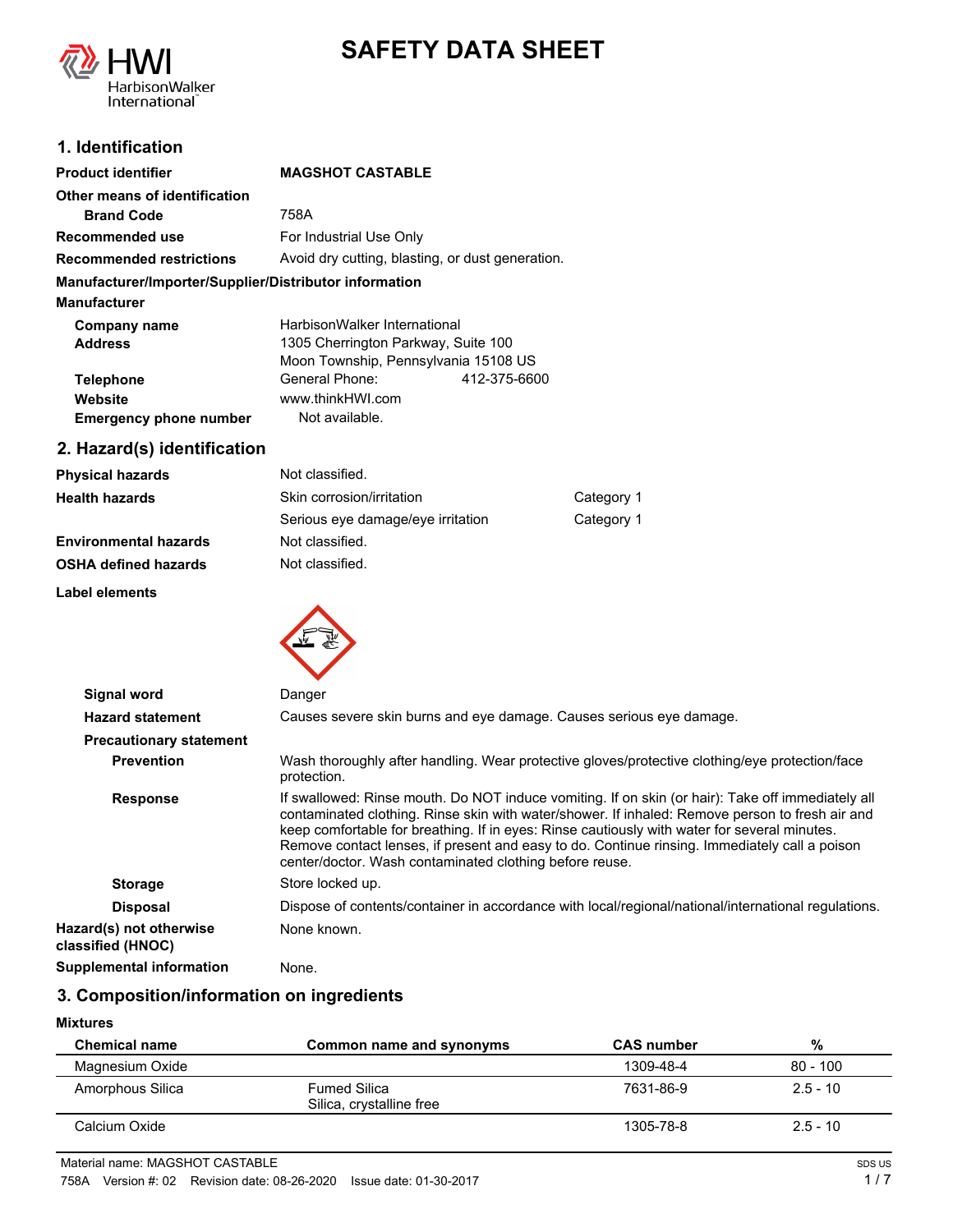| <b>Chemical name</b>                                                                | Common name and synonyms                                                                                                                                                                                                                                                                                                                          | <b>CAS number</b> | %          |
|-------------------------------------------------------------------------------------|---------------------------------------------------------------------------------------------------------------------------------------------------------------------------------------------------------------------------------------------------------------------------------------------------------------------------------------------------|-------------------|------------|
| Fumes, Silica                                                                       |                                                                                                                                                                                                                                                                                                                                                   | 69012-64-2        | $2.5 - 10$ |
| Diiron Trioxide                                                                     |                                                                                                                                                                                                                                                                                                                                                   | 1309-37-1         | $1 - 2.5$  |
| Other components below reportable levels                                            |                                                                                                                                                                                                                                                                                                                                                   |                   | $2.5 - 10$ |
| 4. First-aid measures                                                               |                                                                                                                                                                                                                                                                                                                                                   |                   |            |
| <b>Inhalation</b>                                                                   | Move to fresh air. Call a physician if symptoms develop or persist.                                                                                                                                                                                                                                                                               |                   |            |
| <b>Skin contact</b>                                                                 | Take off immediately all contaminated clothing. Rinse skin with water/shower. Call a physician or<br>poison control center immediately. Chemical burns must be treated by a physician. Wash<br>contaminated clothing before reuse.                                                                                                                |                   |            |
| Eye contact                                                                         | Immediately flush eyes with plenty of water for at least 15 minutes. Remove contact lenses, if<br>present and easy to do. Continue rinsing. Call a physician or poison control center immediately.                                                                                                                                                |                   |            |
| Ingestion                                                                           | Call a physician or poison control center immediately. Rinse mouth. Do not induce vomiting. If<br>vomiting occurs, keep head low so that stomach content doesn't get into the lungs.                                                                                                                                                              |                   |            |
| <b>Most important</b><br>symptoms/effects, acute and<br>delayed                     | Burning pain and severe corrosive skin damage. Causes serious eye damage. Symptoms may<br>include stinging, tearing, redness, swelling, and blurred vision. Permanent eye damage including<br>blindness could result. Coughing.                                                                                                                   |                   |            |
| <b>Indication of immediate</b><br>medical attention and special<br>treatment needed | Provide general supportive measures and treat symptomatically. Chemical burns: Flush with water<br>immediately. While flushing, remove clothes which do not adhere to affected area. Call an<br>ambulance. Continue flushing during transport to hospital. Keep victim under observation.<br>Symptoms may be delayed.                             |                   |            |
| 5. Fire-fighting measures                                                           |                                                                                                                                                                                                                                                                                                                                                   |                   |            |
| Suitable extinguishing media                                                        | Use fire-extinguishing media appropriate for surrounding materials.                                                                                                                                                                                                                                                                               |                   |            |
| Unsuitable extinguishing<br>media                                                   | Not available.                                                                                                                                                                                                                                                                                                                                    |                   |            |
| Specific hazards arising from<br>the chemical                                       | Not applicable.                                                                                                                                                                                                                                                                                                                                   |                   |            |
| Special protective equipment<br>and precautions for firefighters                    | Not available.                                                                                                                                                                                                                                                                                                                                    |                   |            |
| 6. Accidental release measures                                                      |                                                                                                                                                                                                                                                                                                                                                   |                   |            |
| Personal precautions,<br>protective equipment and<br>emergency procedures           | Keep unnecessary personnel away. Keep people away from and upwind of spill/leak. Wear<br>appropriate protective equipment and clothing during clean-up. Do not touch damaged containers<br>or spilled material unless wearing appropriate protective clothing. Ensure adequate ventilation.<br>For personal protection, see section 8 of the SDS. |                   |            |
| <b>Methods and materials for</b><br>containment and cleaning up                     | Large Spills: Stop the flow of material, if this is without risk. Dike the spilled material, where this is<br>possible. Absorb in vermiculite, dry sand or earth and place into containers. Following product<br>recovery, flush area with water.                                                                                                 |                   |            |
|                                                                                     | Small Spills: Wipe up with absorbent material (e.g. cloth, fleece). Clean surface thoroughly to<br>remove residual contamination.                                                                                                                                                                                                                 |                   |            |
|                                                                                     | Never return spills to original containers for re-use. For waste disposal, see section 13 of the SDS.                                                                                                                                                                                                                                             |                   |            |
| <b>Environmental precautions</b>                                                    | Avoid discharge into drains, water courses or onto the ground.                                                                                                                                                                                                                                                                                    |                   |            |
| 7. Handling and storage                                                             |                                                                                                                                                                                                                                                                                                                                                   |                   |            |
| <b>Precautions for safe handling</b>                                                | Do not get in eyes, on skin, or on clothing. Avoid prolonged exposure. Provide adequate                                                                                                                                                                                                                                                           |                   |            |

practices. Store in tightly closed container. Store away from incompatible materials (see Section 10 of the SDS). **Conditions for safe storage, including any incompatibilities**

## **8. Exposure controls/personal protection**

#### **Occupational exposure limits**

The following constituents are the only constituents of the product which have a PEL, TLV or other recommended exposure limit. At this time, the other constituents have no known exposure limits.

ventilation. Wear appropriate personal protective equipment. Observe good industrial hygiene

| US. OSHA Table Z-1 Limits for Air Contaminants (29 CFR 1910.1000) |      |                    |      |  |
|-------------------------------------------------------------------|------|--------------------|------|--|
| <b>Components</b>                                                 | Type | Value              | Form |  |
| Calcium Oxide (CAS<br>1305-78-8)                                  | PEL  | $5 \text{ ma/m}$ 3 |      |  |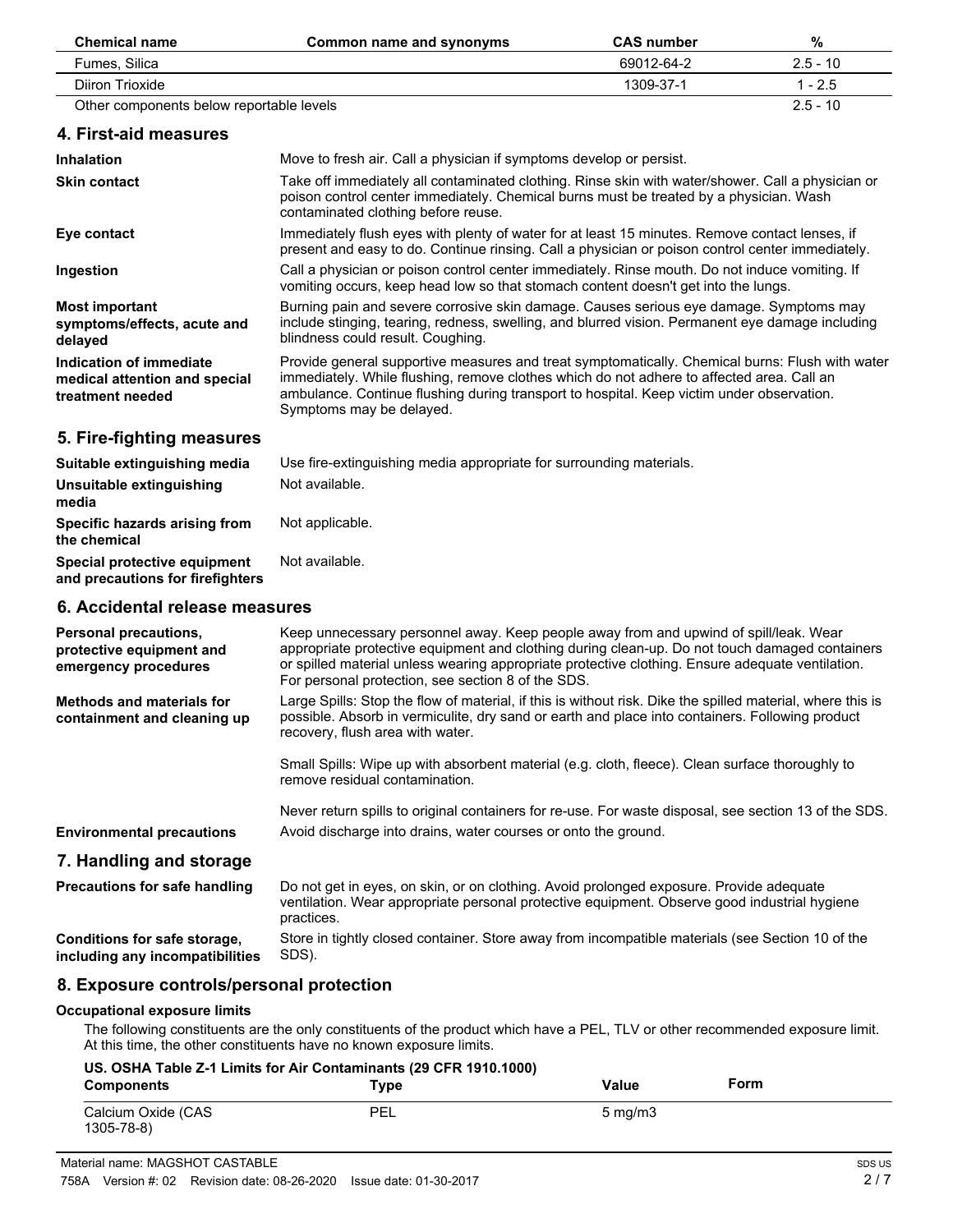| <b>Components</b>                                            | US. OSHA Table Z-1 Limits for Air Contaminants (29 CFR 1910.1000)<br><b>Type</b>                                                                                                                                                                                                                                                                                                                                                                                                                 | <b>Value</b>      | Form                 |
|--------------------------------------------------------------|--------------------------------------------------------------------------------------------------------------------------------------------------------------------------------------------------------------------------------------------------------------------------------------------------------------------------------------------------------------------------------------------------------------------------------------------------------------------------------------------------|-------------------|----------------------|
| Diiron Trioxide (CAS<br>1309-37-1)                           | PEL                                                                                                                                                                                                                                                                                                                                                                                                                                                                                              | 10 mg/m3          | Fume.                |
| Magnesium Oxide (CAS<br>1309-48-4)                           | PEL                                                                                                                                                                                                                                                                                                                                                                                                                                                                                              | 15 mg/m3          | Total particulate.   |
| US. OSHA Table Z-3 (29 CFR 1910.1000)<br><b>Components</b>   | <b>Type</b>                                                                                                                                                                                                                                                                                                                                                                                                                                                                                      | Value             | Form                 |
| Amorphous Silica (CAS<br>7631-86-9)                          | <b>TWA</b>                                                                                                                                                                                                                                                                                                                                                                                                                                                                                       | $0.8$ mg/m $3$    |                      |
|                                                              |                                                                                                                                                                                                                                                                                                                                                                                                                                                                                                  | 20 mppcf          |                      |
| Diiron Trioxide (CAS<br>1309-37-1)                           | <b>TWA</b>                                                                                                                                                                                                                                                                                                                                                                                                                                                                                       | $5$ mg/m $3$      | Respirable fraction. |
|                                                              |                                                                                                                                                                                                                                                                                                                                                                                                                                                                                                  | 15 mg/m3          | Total dust.          |
|                                                              |                                                                                                                                                                                                                                                                                                                                                                                                                                                                                                  | 50 mppcf          | Total dust.          |
|                                                              |                                                                                                                                                                                                                                                                                                                                                                                                                                                                                                  | 15 mppcf          | Respirable fraction. |
| Fumes, Silica (CAS<br>69012-64-2)                            | <b>TWA</b>                                                                                                                                                                                                                                                                                                                                                                                                                                                                                       | $0.8$ mg/m $3$    |                      |
|                                                              |                                                                                                                                                                                                                                                                                                                                                                                                                                                                                                  | 20 mppcf          |                      |
| Magnesium Oxide (CAS<br>$1309 - 48 - 4$ )                    | <b>TWA</b>                                                                                                                                                                                                                                                                                                                                                                                                                                                                                       | $5 \text{ mg/m}$  | Respirable fraction. |
|                                                              |                                                                                                                                                                                                                                                                                                                                                                                                                                                                                                  | $15 \text{ mg/m}$ | Total dust.          |
|                                                              |                                                                                                                                                                                                                                                                                                                                                                                                                                                                                                  | 50 mppcf          | Total dust.          |
|                                                              |                                                                                                                                                                                                                                                                                                                                                                                                                                                                                                  | 15 mppcf          | Respirable fraction. |
| <b>US. ACGIH Threshold Limit Values</b><br><b>Components</b> | <b>Type</b>                                                                                                                                                                                                                                                                                                                                                                                                                                                                                      | <b>Value</b>      | Form                 |
| Calcium Oxide (CAS<br>$1305 - 78 - 8$                        | <b>TWA</b>                                                                                                                                                                                                                                                                                                                                                                                                                                                                                       | $2$ mg/m $3$      |                      |
| Diiron Trioxide (CAS<br>1309-37-1)                           | <b>TWA</b>                                                                                                                                                                                                                                                                                                                                                                                                                                                                                       | 5 mg/m3           | Respirable fraction. |
| Magnesium Oxide (CAS<br>1309-48-4)                           | <b>TWA</b>                                                                                                                                                                                                                                                                                                                                                                                                                                                                                       | 10 mg/m3          | Inhalable fraction.  |
| US. NIOSH: Pocket Guide to Chemical Hazards                  |                                                                                                                                                                                                                                                                                                                                                                                                                                                                                                  |                   |                      |
| <b>Components</b>                                            | <b>Type</b>                                                                                                                                                                                                                                                                                                                                                                                                                                                                                      | <b>Value</b>      | Form                 |
| Amorphous Silica (CAS<br>7631-86-9)                          | <b>TWA</b>                                                                                                                                                                                                                                                                                                                                                                                                                                                                                       | $6$ mg/m $3$      |                      |
| Calcium Oxide (CAS<br>1305-78-8)                             | <b>TWA</b>                                                                                                                                                                                                                                                                                                                                                                                                                                                                                       | $2$ mg/m $3$      |                      |
| Diiron Trioxide (CAS<br>$1309 - 37 - 1$                      | <b>TWA</b>                                                                                                                                                                                                                                                                                                                                                                                                                                                                                       | $5$ mg/m $3$      | Dust and fume.       |
| Fumes, Silica (CAS<br>69012-64-2)                            | <b>TWA</b>                                                                                                                                                                                                                                                                                                                                                                                                                                                                                       | $6$ mg/m $3$      |                      |
| <b>Biological limit values</b>                               | No biological exposure limits noted for the ingredient(s).                                                                                                                                                                                                                                                                                                                                                                                                                                       |                   |                      |
| Appropriate engineering<br>controls                          | Good general ventilation (typically 10 air changes per hour) should be used. Ventilation rates<br>should be matched to conditions. If applicable, use process enclosures, local exhaust ventilation,<br>or other engineering controls to maintain airborne levels below recommended exposure limits. If<br>exposure limits have not been established, maintain airborne levels to an acceptable level. Eye<br>wash facilities and emergency shower must be available when handling this product. |                   |                      |
|                                                              | Individual protection measures, such as personal protective equipment                                                                                                                                                                                                                                                                                                                                                                                                                            |                   |                      |
| <b>Eye/face protection</b>                                   | Wear safety glasses with side shields (or goggles) and a face shield.                                                                                                                                                                                                                                                                                                                                                                                                                            |                   |                      |
| <b>Skin protection</b><br><b>Hand protection</b>             | Wear appropriate chemical resistant gloves.                                                                                                                                                                                                                                                                                                                                                                                                                                                      |                   |                      |
| Other                                                        | Wear appropriate chemical resistant clothing.                                                                                                                                                                                                                                                                                                                                                                                                                                                    |                   |                      |
| <b>Respiratory protection</b>                                | Use a NIOSH/MSHA approved respirator if there is a risk of exposure to dust/fume at levels<br>exceeding the exposure limits.                                                                                                                                                                                                                                                                                                                                                                     |                   |                      |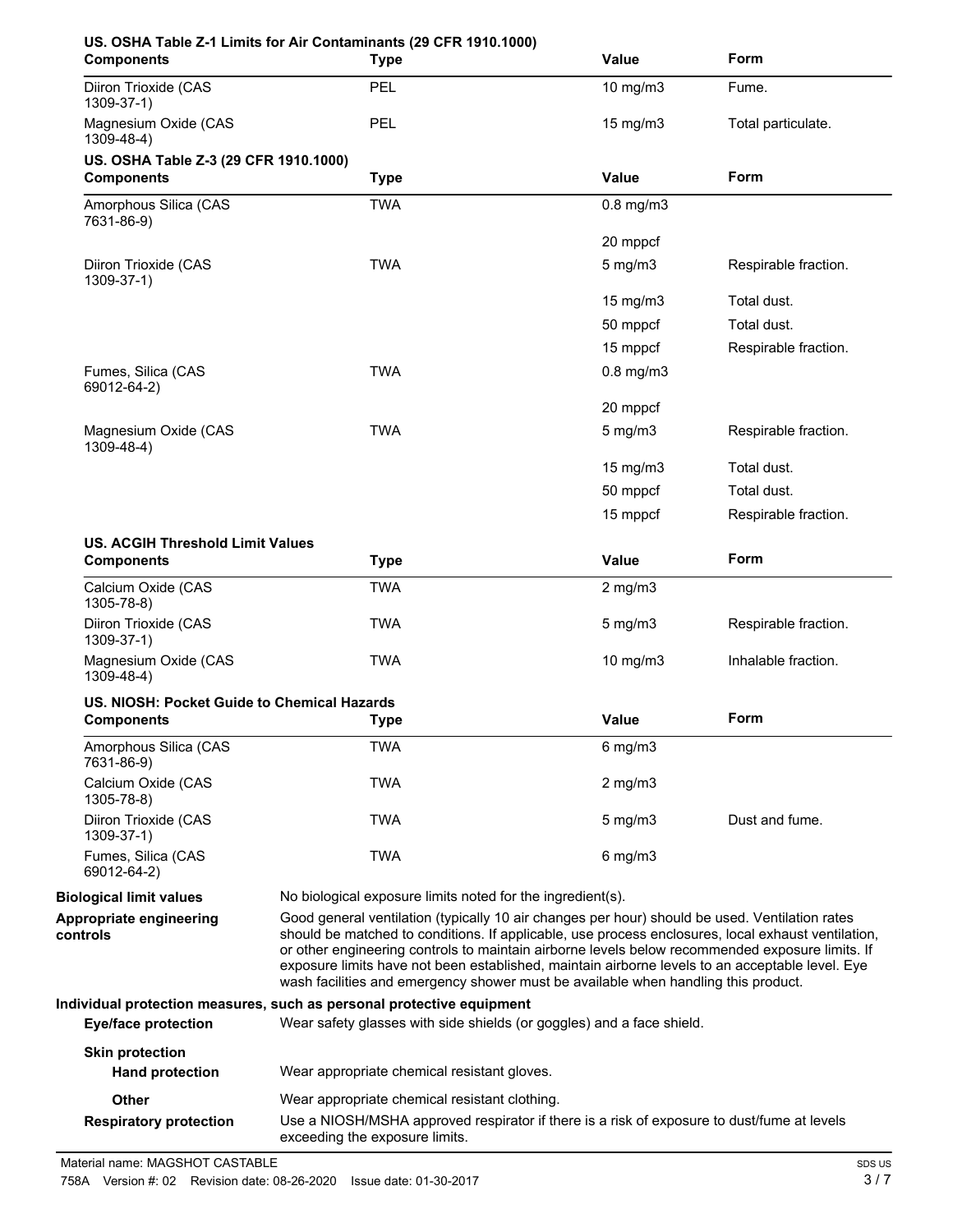

**General hygiene considerations**

**Thermal hazards** Wear appropriate thermal protective clothing, when necessary.

Always observe good personal hygiene measures, such as washing after handling the material and before eating, drinking, and/or smoking. Routinely wash work clothing and protective equipment to remove contaminants.

## **9. Physical and chemical properties**

| Appearance                                        |                |
|---------------------------------------------------|----------------|
| <b>Physical state</b>                             | Solid.         |
| Form                                              | Solid.         |
| Color                                             | Not available. |
| Odor                                              | Not available. |
| Odor threshold                                    | Not available. |
| рH                                                | Not available. |
| Melting point/freezing point                      | Not available. |
| Initial boiling point and boiling<br>range        | Not available. |
| <b>Flash point</b>                                | Not available. |
| <b>Evaporation rate</b>                           | Not available. |
| Flammability (solid, gas)                         | Not available. |
| Upper/lower flammability or explosive limits      |                |
| <b>Flammability limit - lower</b><br>$(\%)$       | Not available. |
| <b>Flammability limit - upper</b><br>$(\%)$       | Not available. |
| Explosive limit - lower (%)                       | Not available. |
| Explosive limit - upper (%)                       | Not available. |
| <b>Vapor pressure</b>                             | Not available. |
| Vapor density                                     | Not available. |
| <b>Relative density</b>                           | Not available. |
| Solubility(ies)                                   |                |
| <b>Solubility (water)</b>                         | Not available. |
| <b>Partition coefficient</b><br>(n-octanol/water) | Not available. |
| <b>Auto-ignition temperature</b>                  | Not available. |
| <b>Decomposition temperature</b>                  | Not available. |
| <b>Viscosity</b>                                  | Not available. |
| <b>Other information</b>                          |                |
| <b>Explosive properties</b>                       | Not explosive. |
| <b>Oxidizing properties</b>                       | Not oxidizina. |

## **10. Stability and reactivity**

| <b>Reactivity</b>                            | The product is stable and non-reactive under normal conditions of use, storage and transport.                                                                                    |
|----------------------------------------------|----------------------------------------------------------------------------------------------------------------------------------------------------------------------------------|
| <b>Chemical stability</b>                    | Material is stable under normal conditions.                                                                                                                                      |
| <b>Possibility of hazardous</b><br>reactions | No dangerous reaction known under conditions of normal use.                                                                                                                      |
| <b>Conditions to avoid</b>                   | Contact with incompatible materials.                                                                                                                                             |
| Incompatible materials                       | Chlorine. Phosphorus.<br>Incompatibility is based strictly upon potential theoretical reactions between chemicals and may<br>not be specific to industrial application exposure. |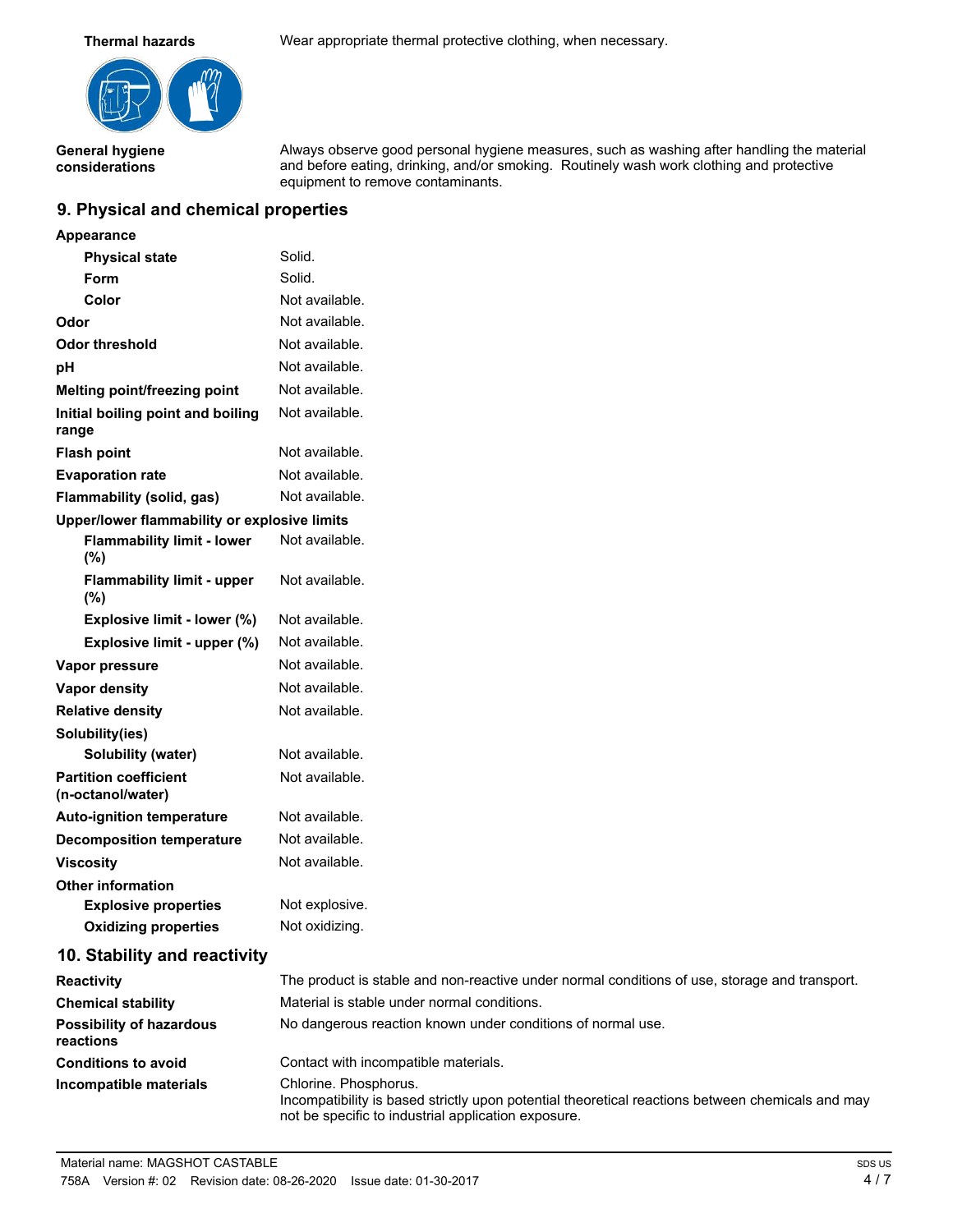## **11. Toxicological information**

## **Information on likely routes of exposure**

| <b>Inhalation</b>                                                                                                       |                                                                                                                               | May cause irritation to the respiratory system. Prolonged inhalation may be harmful.                                                                                                                                                                                                                     |
|-------------------------------------------------------------------------------------------------------------------------|-------------------------------------------------------------------------------------------------------------------------------|----------------------------------------------------------------------------------------------------------------------------------------------------------------------------------------------------------------------------------------------------------------------------------------------------------|
| <b>Skin contact</b>                                                                                                     | Causes severe skin burns.                                                                                                     |                                                                                                                                                                                                                                                                                                          |
| Eye contact                                                                                                             | Causes serious eye damage.                                                                                                    |                                                                                                                                                                                                                                                                                                          |
| Ingestion                                                                                                               | Causes digestive tract burns.                                                                                                 |                                                                                                                                                                                                                                                                                                          |
| Symptoms related to the<br>physical, chemical and<br>toxicological characteristics                                      | blindness could result. Coughing.                                                                                             | Burning pain and severe corrosive skin damage. Causes serious eye damage. Symptoms may<br>include stinging, tearing, redness, swelling, and blurred vision. Permanent eye damage including                                                                                                               |
| Information on toxicological effects                                                                                    |                                                                                                                               |                                                                                                                                                                                                                                                                                                          |
| <b>Acute toxicity</b>                                                                                                   | Not known.                                                                                                                    |                                                                                                                                                                                                                                                                                                          |
| <b>Skin corrosion/irritation</b>                                                                                        | Causes severe skin burns and eye damage.                                                                                      |                                                                                                                                                                                                                                                                                                          |
| Serious eye damage/eye<br>irritation                                                                                    | Causes serious eye damage.                                                                                                    |                                                                                                                                                                                                                                                                                                          |
| Respiratory or skin sensitization                                                                                       |                                                                                                                               |                                                                                                                                                                                                                                                                                                          |
| <b>Respiratory sensitization</b>                                                                                        | Not a respiratory sensitizer.                                                                                                 |                                                                                                                                                                                                                                                                                                          |
| <b>Skin sensitization</b>                                                                                               | This product is not expected to cause skin sensitization.                                                                     |                                                                                                                                                                                                                                                                                                          |
| Germ cell mutagenicity                                                                                                  | mutagenic or genotoxic.                                                                                                       | No data available to indicate product or any components present at greater than 0.1% are                                                                                                                                                                                                                 |
| <b>Carcinogenicity</b>                                                                                                  | Not classifiable as to carcinogenicity to humans.                                                                             |                                                                                                                                                                                                                                                                                                          |
| IARC Monographs. Overall Evaluation of Carcinogenicity                                                                  |                                                                                                                               |                                                                                                                                                                                                                                                                                                          |
| Amorphous Silica (CAS 7631-86-9)<br>Diiron Trioxide (CAS 1309-37-1)<br>Fumes, Silica (CAS 69012-64-2)<br>Not regulated. | OSHA Specifically Regulated Substances (29 CFR 1910.1001-1052)<br>US. National Toxicology Program (NTP) Report on Carcinogens | 3 Not classifiable as to carcinogenicity to humans.<br>3 Not classifiable as to carcinogenicity to humans.<br>3 Not classifiable as to carcinogenicity to humans.                                                                                                                                        |
| Not listed.                                                                                                             |                                                                                                                               |                                                                                                                                                                                                                                                                                                          |
| <b>Reproductive toxicity</b>                                                                                            |                                                                                                                               | This product is not expected to cause reproductive or developmental effects.                                                                                                                                                                                                                             |
| <b>Specific target organ toxicity -</b><br>single exposure                                                              | Not classified.                                                                                                               |                                                                                                                                                                                                                                                                                                          |
| <b>Specific target organ toxicity -</b><br>repeated exposure                                                            | Not classified.                                                                                                               |                                                                                                                                                                                                                                                                                                          |
| <b>Aspiration hazard</b>                                                                                                | Not an aspiration hazard.                                                                                                     |                                                                                                                                                                                                                                                                                                          |
| <b>Chronic effects</b>                                                                                                  | Prolonged inhalation may be harmful.                                                                                          |                                                                                                                                                                                                                                                                                                          |
| 12. Ecological information                                                                                              |                                                                                                                               |                                                                                                                                                                                                                                                                                                          |
| Ecotoxicity                                                                                                             |                                                                                                                               | The product is not classified as environmentally hazardous. However, this does not exclude the<br>possibility that large or frequent spills can have a harmful or damaging effect on the environment.                                                                                                    |
| <b>Persistence and degradability</b>                                                                                    |                                                                                                                               | No data is available on the degradability of any ingredients in the mixture.                                                                                                                                                                                                                             |
| <b>Bioaccumulative potential</b>                                                                                        | No data available.                                                                                                            |                                                                                                                                                                                                                                                                                                          |
| Mobility in soil                                                                                                        | No data available.                                                                                                            |                                                                                                                                                                                                                                                                                                          |
| Other adverse effects                                                                                                   |                                                                                                                               | No other adverse environmental effects (e.g. ozone depletion, photochemical ozone creation<br>potential, endocrine disruption, global warming potential) are expected from this component.                                                                                                               |
| 13. Disposal considerations                                                                                             |                                                                                                                               |                                                                                                                                                                                                                                                                                                          |
| <b>Disposal instructions</b>                                                                                            | for hazardous waste.                                                                                                          | This product, in its present state, when discarded or disposed of, is not a hazardous waste<br>according to Federal regulations (40 CFR 261.4 (b)(4)). Under RCRA, it is the responsibility of the<br>user of the product to determine, at the time of disposal, whether the product meets RCRA criteria |
| Hazardous waste code                                                                                                    |                                                                                                                               | Since this product is used in several industries, no Waste Code can be provided by the supplier.<br>The Waste Code should be determined in arrangement with your waste disposal partner or the                                                                                                           |

responsible authority.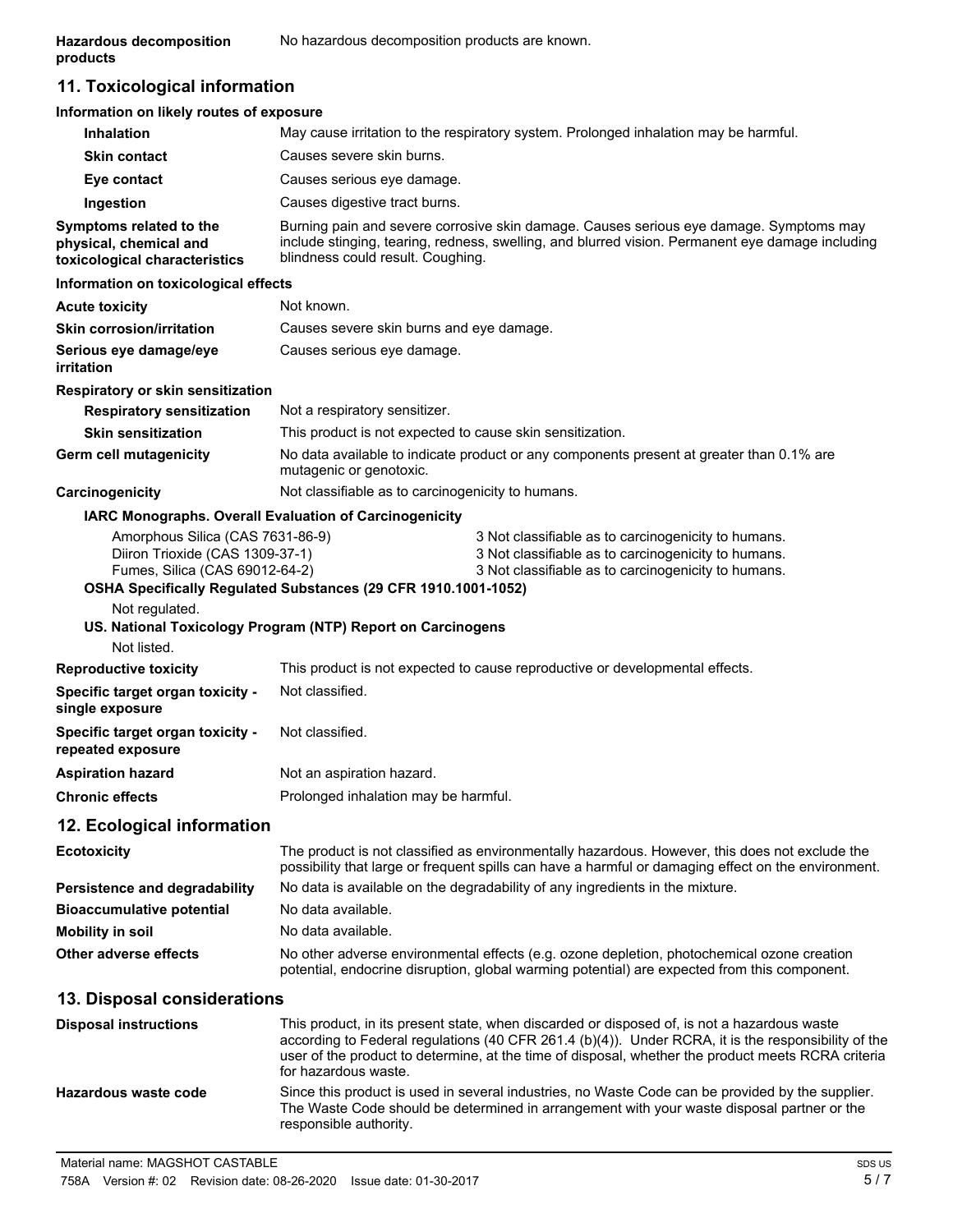**Waste from residues / unused** Not available. **products**

**Contaminated packaging Mot available.** 

**14. Transport information**

## **DOT**

Not regulated as dangerous goods.

#### **IATA**

Not regulated as dangerous goods.

#### **IMDG**

Not regulated as dangerous goods.

**Transport in bulk according to** Not applicable. **Annex II of MARPOL 73/78 and the IBC Code**

## **15. Regulatory information**

This product is a "Hazardous Chemical" as defined by the OSHA Hazard Communication Standard, 29 CFR 1910.1200. All chemical substances in this product are listed on the TSCA chemical substance inventory where required. **US federal regulations**

## **TSCA Section 12(b) Export Notification (40 CFR 707, Subpt. D)**

Not regulated.

**CERCLA Hazardous Substance List (40 CFR 302.4)**

Not listed.

**SARA 304 Emergency release notification**

Not regulated.

**OSHA Specifically Regulated Substances (29 CFR 1910.1001-1052)**

Not regulated.

#### **Superfund Amendments and Reauthorization Act of 1986 (SARA)**

#### **SARA 302 Extremely hazardous substance**

Not listed.

**SARA 311/312 Hazardous** Yes

**chemical**

**Classified hazard categories**

Skin corrosion or irritation Serious eye damage or eye irritation

## **SARA 313 (TRI reporting)**

Not regulated.

## **Other federal regulations**

## **Clean Air Act (CAA) Section 112 Hazardous Air Pollutants (HAPs) List**

Not regulated.

**Clean Air Act (CAA) Section 112(r) Accidental Release Prevention (40 CFR 68.130)**

Not regulated.

**Safe Drinking Water Act** Not regulated. **(SDWA)**

## **US state regulations**

## **California Proposition 65**



**WARNING:** This product can expose you to Quartz (SiO2), which is known to the State of California to cause cancer. For more information go to www.P65Warnings.ca.gov.

## **California Proposition 65 - CRT: Listed date/Carcinogenic substance**

Quartz (SiO2) (CAS 14808-60-7) Listed: October 1, 1988

**US. California. Candidate Chemicals List. Safer Consumer Products Regulations (Cal. Code Regs, tit. 22, 69502.3, subd. (a))**

Magnesium Oxide (CAS 1309-48-4)

## **International Inventories**

| Country(s) or region | Inventory name                                     | On inventory (yes/no)* |
|----------------------|----------------------------------------------------|------------------------|
| Australia            | Australian Inventory of Chemical Substances (AICS) | Yes                    |